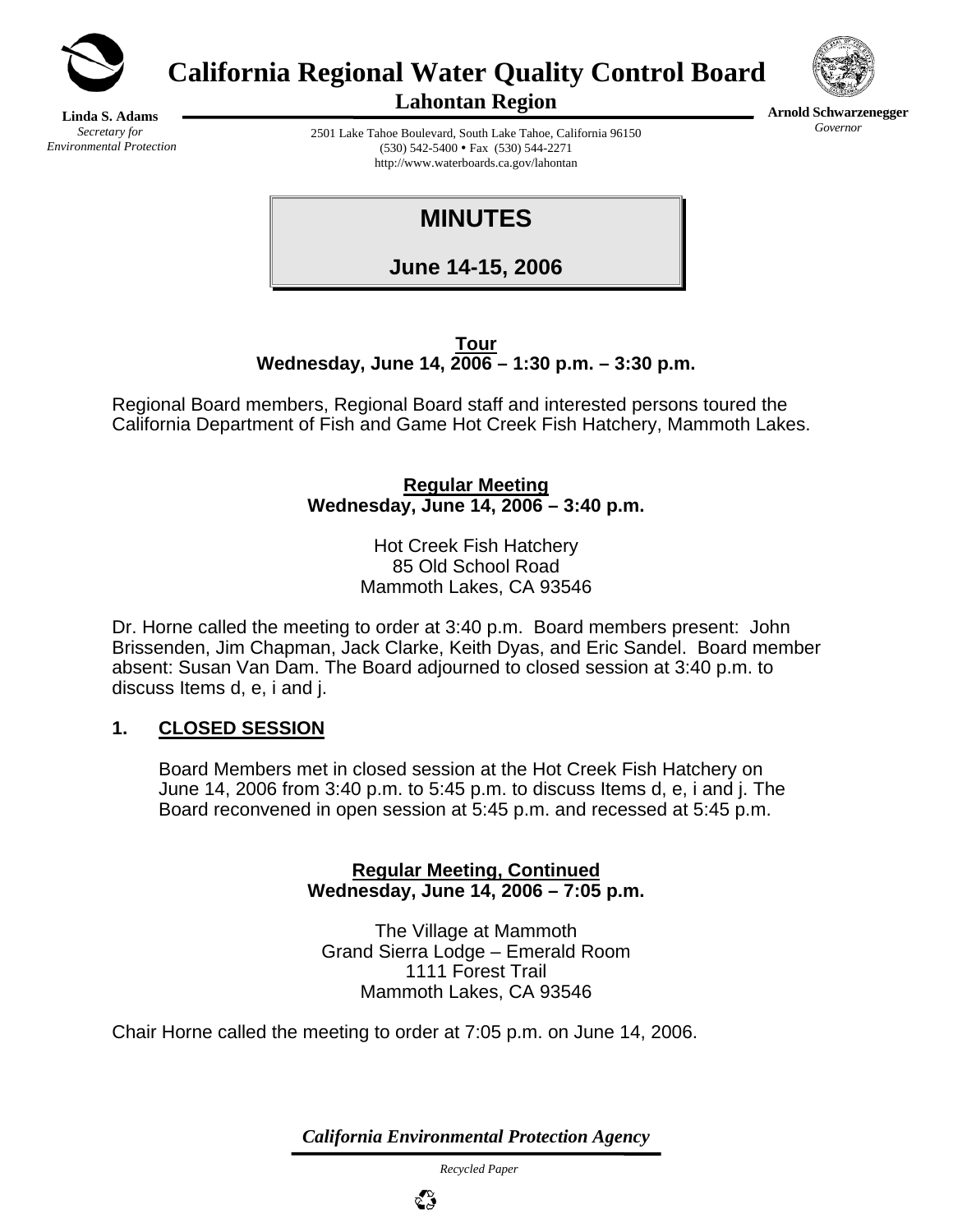## **BOARD MEMBERS PRESENT BOARD MEMBER ABSENT**

John Brissenden, Hope Valley (arrived at 7:20 p.m.) Susan J. Van Dam, Barstow Jack Clarke, Apple Valley Jim Chapman, Susanville Keith Dyas, Rosamond Amy Horne, Ph.D., Truckee Eric Sandel, Truckee

## **LEGAL COUNSEL**

David Coupe, State Water Resources Control Board

#### **STAFF PRESENT**

Harold J. Singer, Executive Officer Laurie Applegate, Executive Assistant Robert S. Dodds, Assistant Exec. Officer Mary Dellavalle, Environmental Scientist Chuck Curtis, Supervising WRCE Christy Hunter, Engineering Geologist Lauri Kemper, Supervising WRCE Eric Shay, Office Technician Cindi Mitton, Supervising WRCE Erich Simon, WRCE Lisa Dernbach, Senior Engineering Geologist Alan Miller, Senior WRCE Doug Smith, Senior Engineering Geologist

## **ADDRESSING THE BOARD**

Susan Burak, Snow Creek 5 Homeowners' Association Michael Haynie, California Department of Fish and Game Raymond Tremblay, Los Angeles County Sanitation District

## **2. PUBLIC FORUM**

Raymond Tremblay, Los Angeles County Sanitation District, expressed disappointment that the revised waste discharge requirements for Los Angeles County Sanitation District No. 14 (Lancaster), were removed from the agenda and discussed how the delay would affect operations. He discussed future permits that will be brought before the Board for review and gave a progress report regarding the Palmdale reclamation plant.

#### **3. MINUTES**

#### **Minutes of the Regular Meeting of April 12-13, 2006 in Truckee**

• **Motion:** Moved by Mr. Chapman, seconded by Mr. Dyas and **unanimously carried** to adopt the April 12-13, 2006 minutes as proposed. Note: Mr. Sandel abstained from the portion of the meeting that he did not participate in (Item 13). Mr. Clarke abstained as he did not attend the April meeting. Mr. Brissenden was not present for the vote.

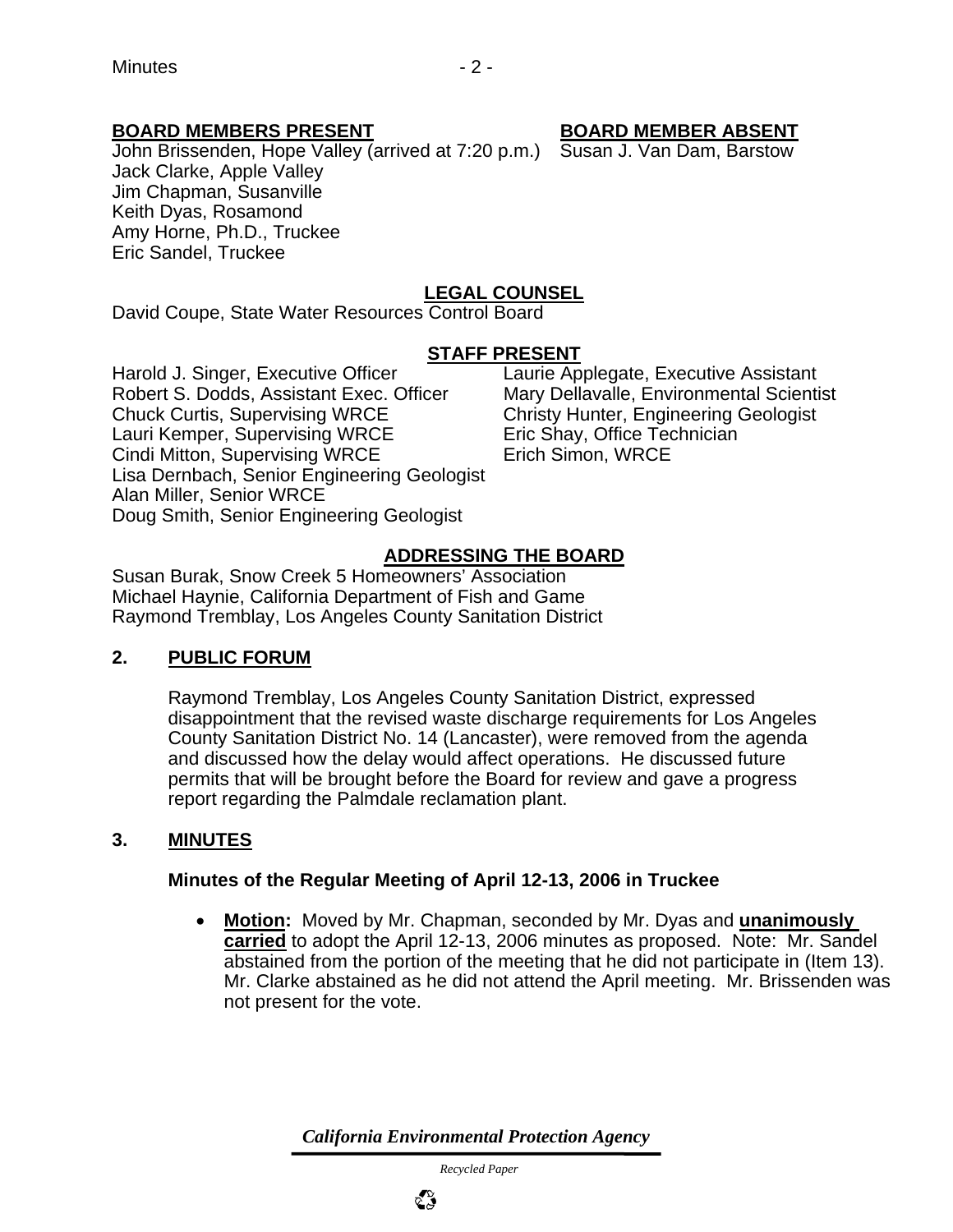## **Minutes of the Regular Meeting of May 11-12, 2006 in Kings Beach**

• **Motion:** Moved by Mr. Clarke, seconded by Mr. Chapman and **unanimously carried** to adopt the May 11-12, 2006 minutes as proposed. Note: Mr. Sandel abstained from the portions of the meeting that he did not participate in (Items 2 and 11). Mr. Brissenden was not present for the vote.

Note: Mr. Brissenden arrived at 7:20 p.m.

## **4. ADOPTION OF UNCONTESTED CALENDAR**

Items 7, 8 and 9 were considered on the uncontested calendar.

• **Motion for Items 7, 8 and 9:** Moved by Mr. Clarke, seconded by Mr. Dyas and **unanimously carried** to adopt Items 7, 8 and 9 as proposed on the uncontested calendar.

## **POST-CLOSURE REQUIREMENTS**

**7. Molycorp Community and Company Landfills, San Bernardino County**

Adopted as proposed on the uncontested calendar (See Item 4).

## **REVISED WASTE DISCHARGE REQUIREMENTS**

**8. U. S. Borax, Inc., The Mojave Cogeneration Company, Clean Energy Fuels Company; Boron Facility, Kern County (Board Order No. 6-01-19)** 

Adopted as proposed on the uncontested calendar (See Item 4).

**9. Lenwood-Hinkley Class III Landfill, San Bernardino County (Board Order No. 6-95- 104)** 

Adopted as proposed on the uncontested calendar (See Item 4).

## **OTHER BUSINESS**

Note: Items 5 and 6 were considered together. See Item 6 for Board action.

**5. Central Area In-situ Remediation Pilot Study Project, Hinkley, San Bernardino County**

## **NEW WASTE DISCHARGE REQUIREMENTS**

**6. Central Area In-situ Remediation Pilot Study Project, Hinkley, San Bernardino County**

Lisa Dernbach gave the staff presentation for Items 5 and 6. She discussed late revisions to the proposed Board Order and answered questions from the Board.

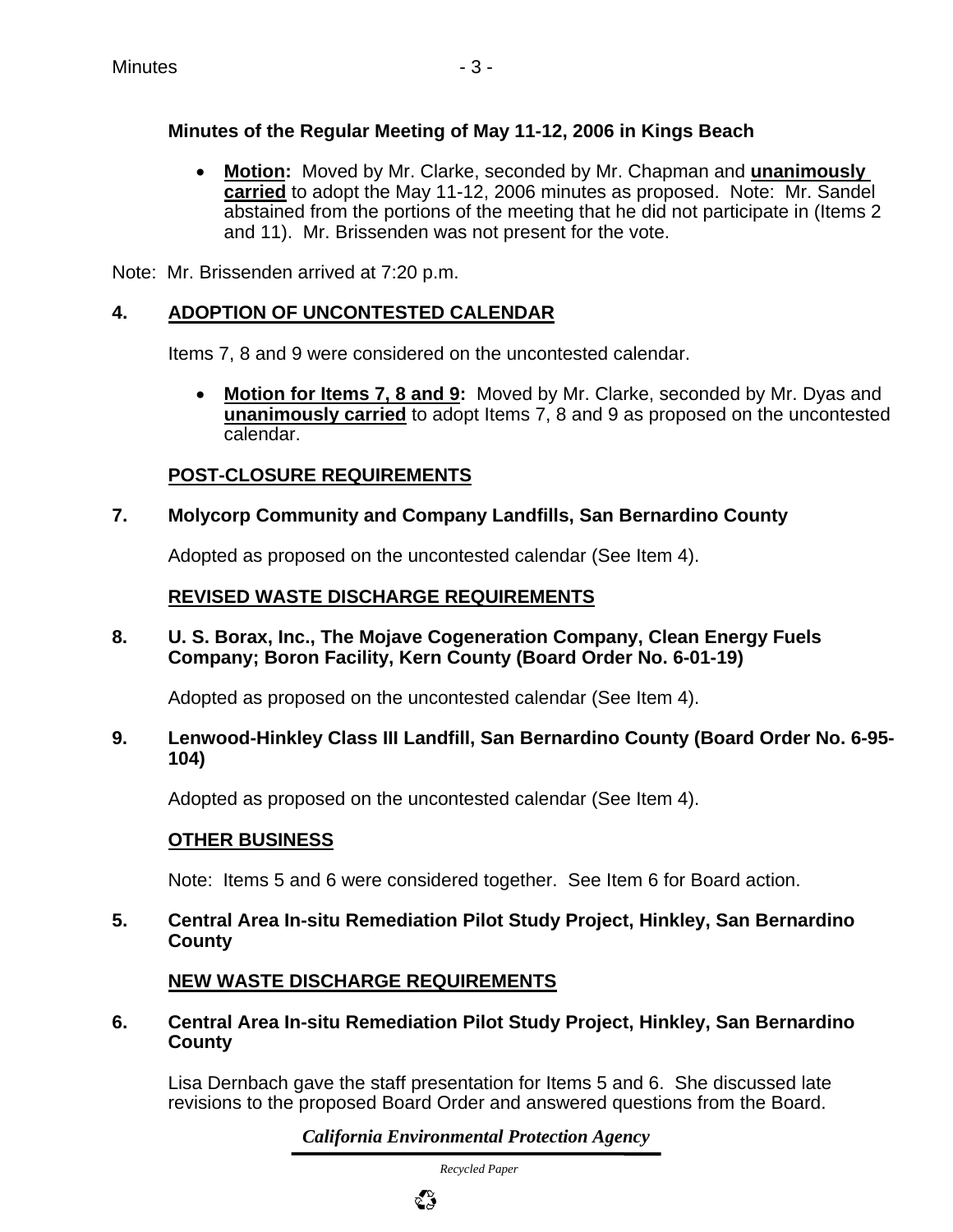- **Motion for Item 5:** Moved by Mr. Clarke, seconded by Mr. Sandel and **unanimously carried** to adopt the Resolution certifying the mitigated negative declaration as proposed.
- **Motion for Item 6:** Moved by Mr. Clarke, seconded by Mr. Sandel and **unanimously carried** to adopt the waste discharge requirements with the changes in the late revision sheet and additional changes to page 10 of the revision sheet for the Order.

## **STATUS REPORTS**

#### **10. Presentation of Pollutant Source Assessment and Loading Budget for the Lake Tahoe Total Maximum Daily Load (TMDL) for Fine Sediment, Nitrogen and Phosphorus**

Doug Smith gave the staff presentation and answered questions from the Board. The Board took no action on this item.

#### **11. Executive Officer's Report**

Mr. Singer discussed items from the June 2006 written report.

Mr. Singer gave a status report regarding pack stations in the Central Sierra. The U.S. Forest Service permits the pack stations and will require removal of manure from corals as part of the 2006 operating agreements. Regional Board staff will continue to monitor the situation.

The evening session recessed at 9:45 p.m.

#### **Regular Meeting, Continued 8:30 a.m., June 15, 2006**

Chair Horne called the meeting to order at 8:30 a.m. Board members present: John Brissenden, Jim Chapman, Jack Clarke, Keith Dyas, and Eric Sandel. Board member absent: Susan Van Dam.

#### **12. PUBLIC FORUM**

Susan Burak, Snow Creek 5 Homeowners' Association, handed out two pictures showing the location of the Snow Creek development and discussed problems with high surface and ground water within the development due to a variety of issues. Ms. Burak asked the Board to direct Regional Board staff to work with staff of the Inyo National Forest, Mammoth Community Water District and the Snow Creek 5 Homeowners' Association to restore wetland function to the meadow.

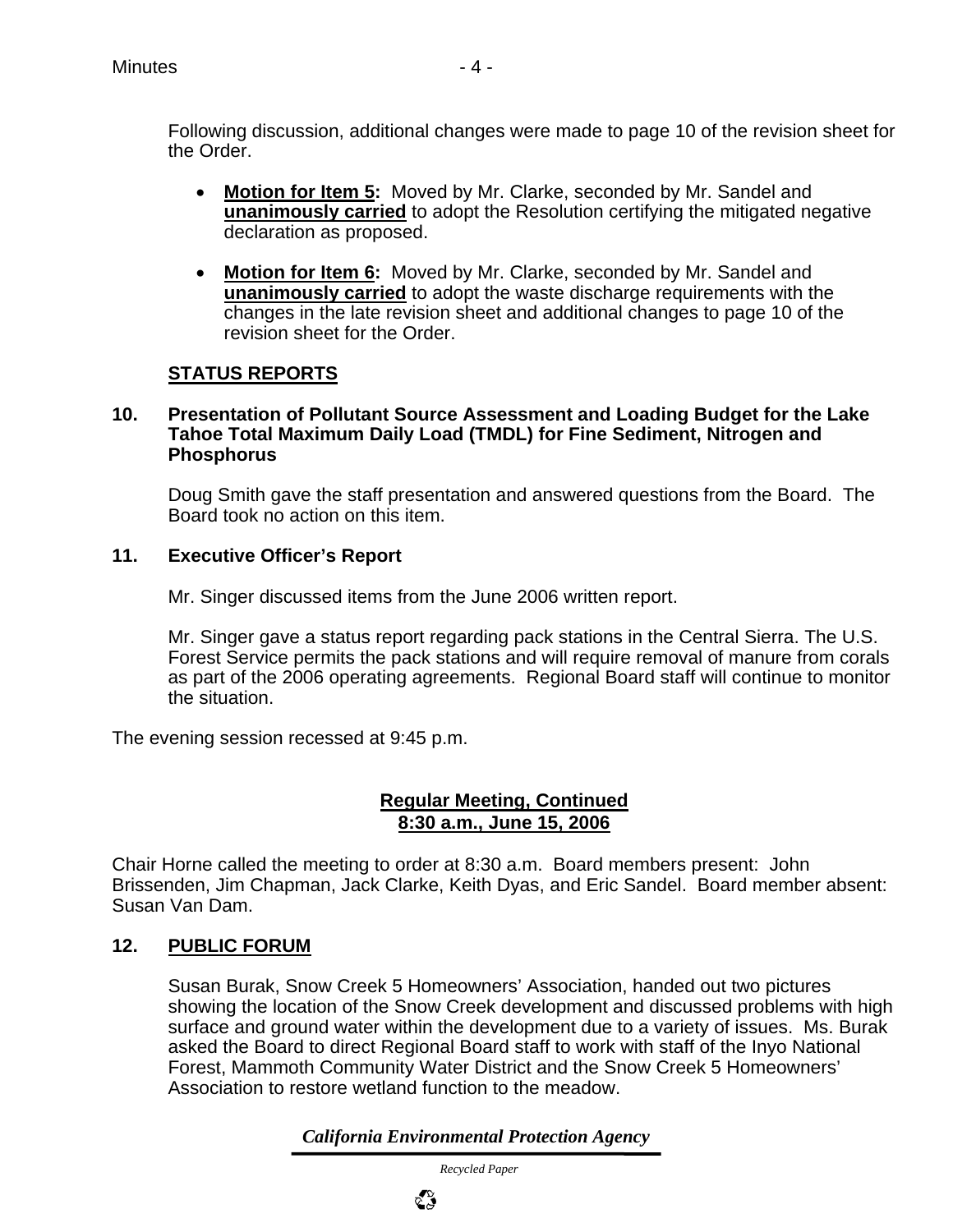Homeowners' Association, Forest Service and the development. He explained that Regional Board staff would be available to assist with water quality related issues and that the Board's grant coordinator, Cindy Rofer-Wise, would be available to assist with the grant process.

#### **REVISED NATIONAL POLLUTANT DISCHARGE ELIMINATION SYSTEM PERMITS ( Items 13 through 17)**

Note: Items 13 through 17 were considered together. See Item 17 for discussion and Board action.

- **13. State of California Department of Fish and Game; Hot Creek Fish Hatchery, Inyo County (Board Order No. 6-99-55)**
- **14. State of California Department of Fish and Game; Mojave River Fish Hatchery, San Bernardino County (Board Order No. 6-99-56)**
- **15. State of California Department of Fish and Game; Mount Whitney Fish Hatchery; Inyo County (Board Order No. 6-99-57)**
- **16. State of California Department of Fish and Game; Fish Springs Fish Hatchery, Inyo County (Board Order No. 6-99-54)**
- **17. State of California Department of Fish and Game; Black Rock Fish Hatchery, Inyo County (Board Order No. 6-99-53)**

Mr. Brissenden declared a conflict of interest and did not participate in Items 13 through 17.

Mary Dellavalle gave the staff presentation. She discussed changes outlined in a revision sheet for Hot Creek Fish Hatchery and site-specific issues related to the fish hatcheries. Staff and legal counsel answered questions regarding the permits.

Addressing the Board: Michael Haynie, Deputy Regional Manager, Department of Fish and Game.

The Board discussed a request from the Department of Fish and Game to not adopt the NPDES permit for the Mt. Whitney Fish Hatchery. Mr. Singer noted staff would work with the Department to validate the Department's claim that the hatchery is not a concentrated aquatic animal production facility and does not require an NPDES permit to operate. If substantiated, the Board could rescind the NPDES permit and adopt waste discharge requirements at a future date. Mr. Singer and Mr. Coupe recommended the Board adopt the NPDES permit for the Mt. Whitney Fish Hatchery.

• **Motion for Items 13 through 17:** Moved by Mr. Dyas, seconded by Mr. Chapman to adopt Items 13 (with changes outlined in late revision sheet) 14, 15, 16 and 17.

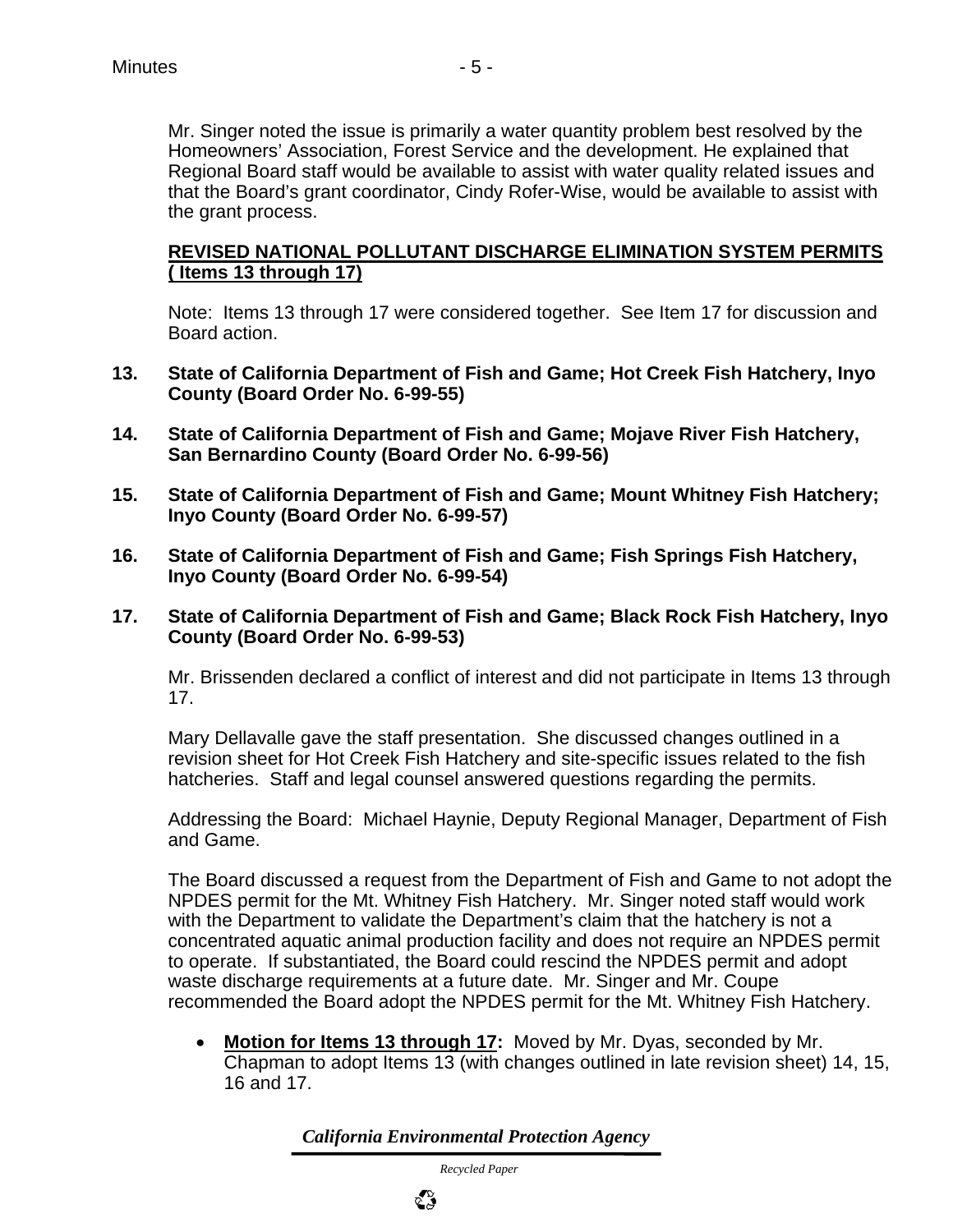Board members discussed a request from the Department of Fish and Game to remove bioassessment monitoring as an annual requirement. Ms. Mitton and Mr. Singer recommended maintaining annual bioassessment monitoring for a period of time. Mr. Singer explained that the Board could revisit the frequency of bioassessment monitoring at any time. Board members concurred.

Board members also discussed a change recommended by staff related to flow monitoring in the revision sheet for Hot Creek Fish Hatchery. The change would insert a paragraph after the table on page E-3. II. MONITORING LOCATIONS of the permit. Following discussion, the Board decided not to add the proposed language to the permit. Mr. Dyas agreed to revise his motion to incorporate deleting the paragraph from the late revision sheet. Mr. Chapman concurred.

• **Revised Motion for Items 13 through 17:** Moved by Mr. Dyas, seconded by Mr. Chapman **and unanimously carried** to adopt Items 13 (with changes outlined in late revision sheet but deleting the revision related to flow monitoring that would have added a paragraph after the table on page E-3, II. MONITORING LOCATIONS) 14, 15, 16 and 17. Note: Mr. Brissenden did not vote.

Note: Jack Clarke left at 10:00 a.m. He was not present for the remainder of the meeting. Mr. Brissenden joined the Board.

## **REVISED WASTE DISCHARGE REQUIREMENT**

**18. Los Angeles County Sanitation District No. 14 (Lancaster), Domestic Wastewater Treatment Facilities, Storage Reservoirs and Eastern Agricultural Site No. 1, Los Angeles County (Board Order No. R6V-2002-053A1)**

This item was removed from the agenda. It will be considered at a future meeting.

#### **OTHER BUSINESS**

#### **19. Reports by Chair and Board Members**

No reports were given.

#### **1. CLOSED SESSION**

Board Members met in closed session from 10:10 a.m. to 10:25 a.m. to discuss Item b. The Board reconvened in open session at 10:25 a.m.